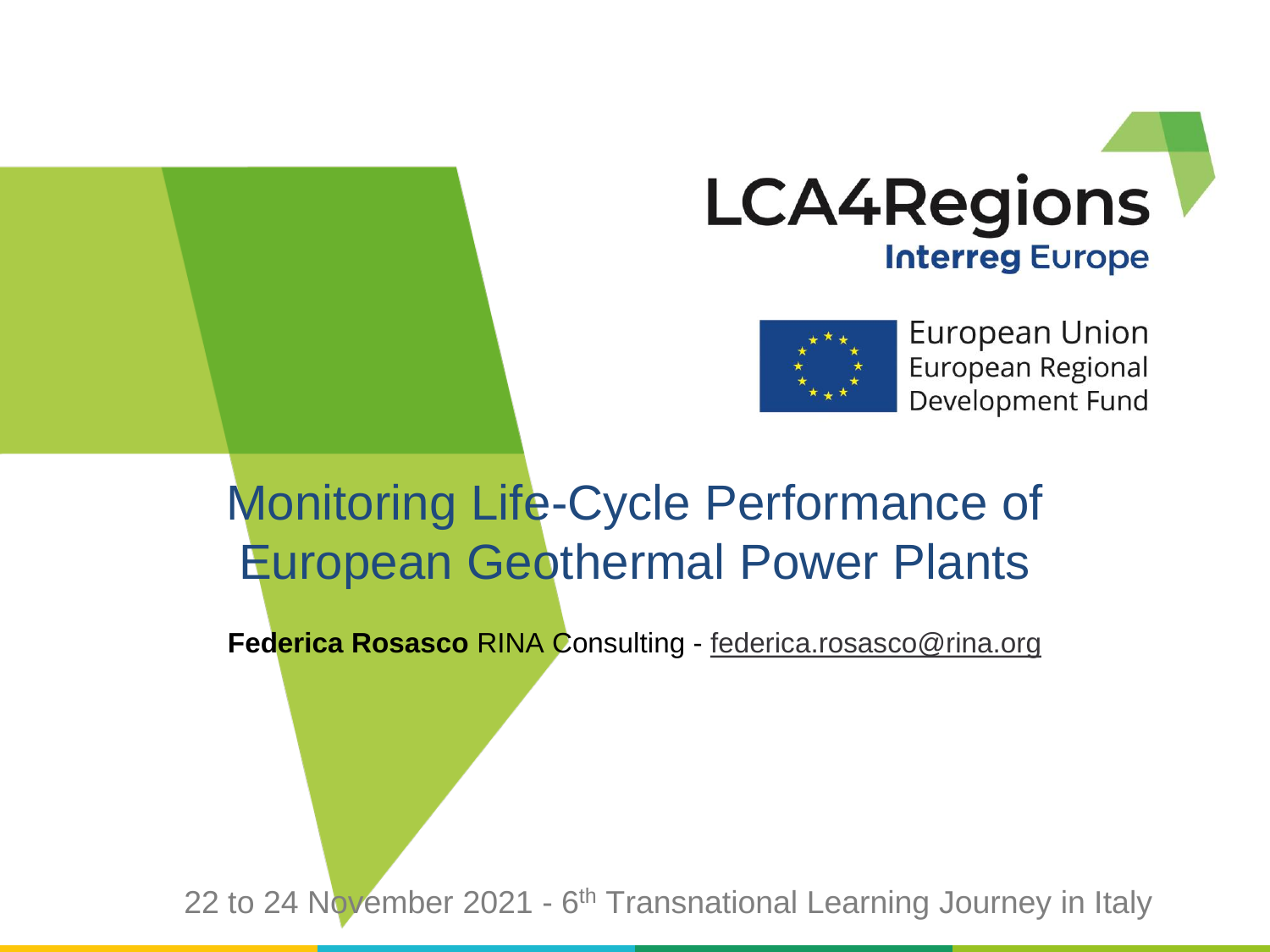

#### **The Overall Project**

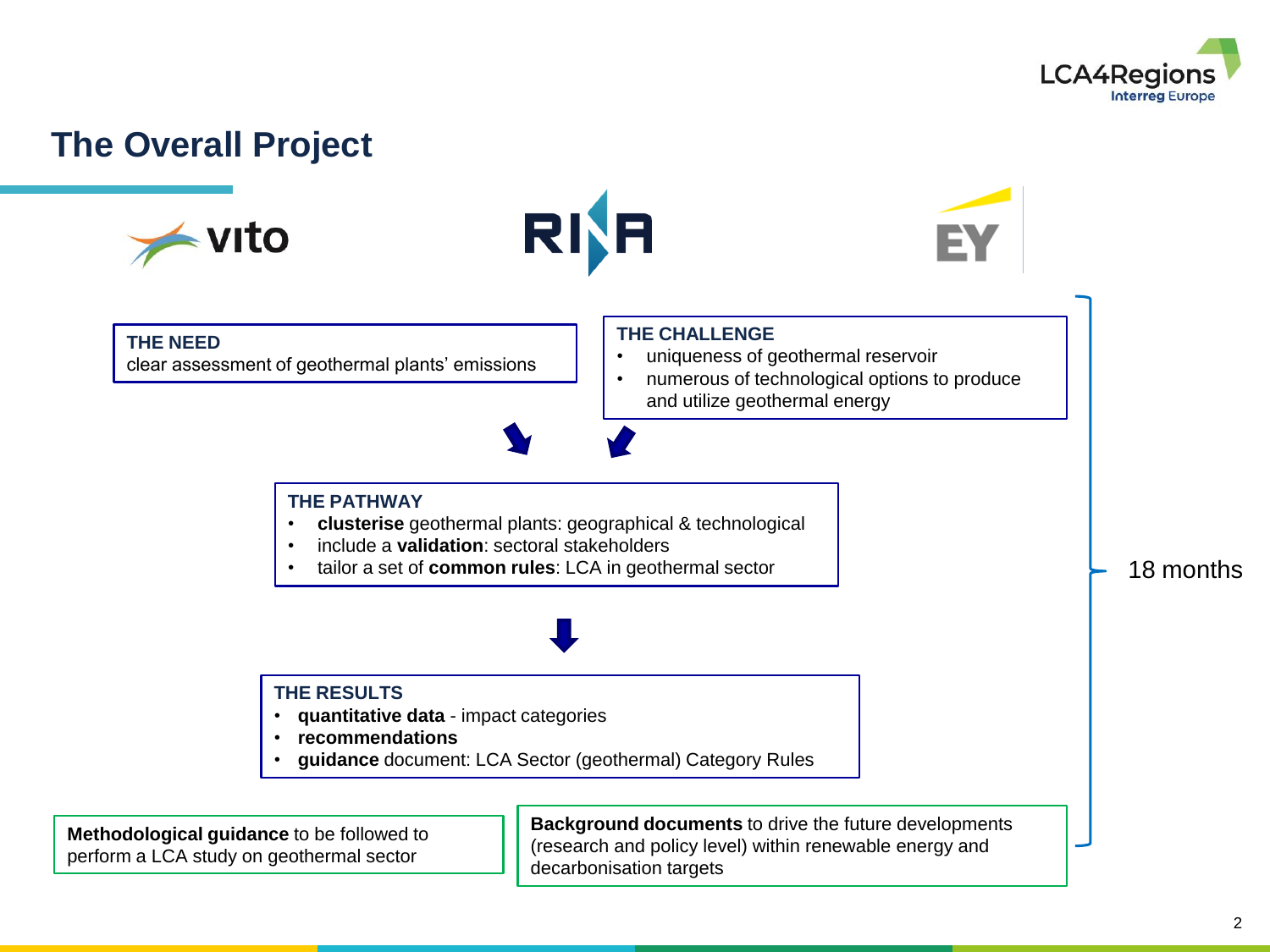

### **Key Features of Our Approach**

**1) Methodology** for the collection on geothermal emissions

- **Mapping,** classification of reservoirs/ plants
- •Inventory of **technologies**
- Definition of geothermal energy **clusters**
- Definition of **key parameters**

**Validation** Workshop **2) Data collection** and materials/ emissions inventory

- **Review** of literature and public reports
- **Surveys** and/or Proxy Consultation of experts
- **Inventory** (Life Cycle and GHG Emissions)

3) Definition of **set of impact categories** and related indicators

- **Calculation** and comparison of LCIA results
- **Interpretation** of LCIA results: environmental impacts
- **Interpretation** of LCIA results: impacts on human health
- **4) Final Output**
- Main **outcomes**
- **Recommendations**
- LCA guidance document (**Sector Category Rules**)

Final **Workshop**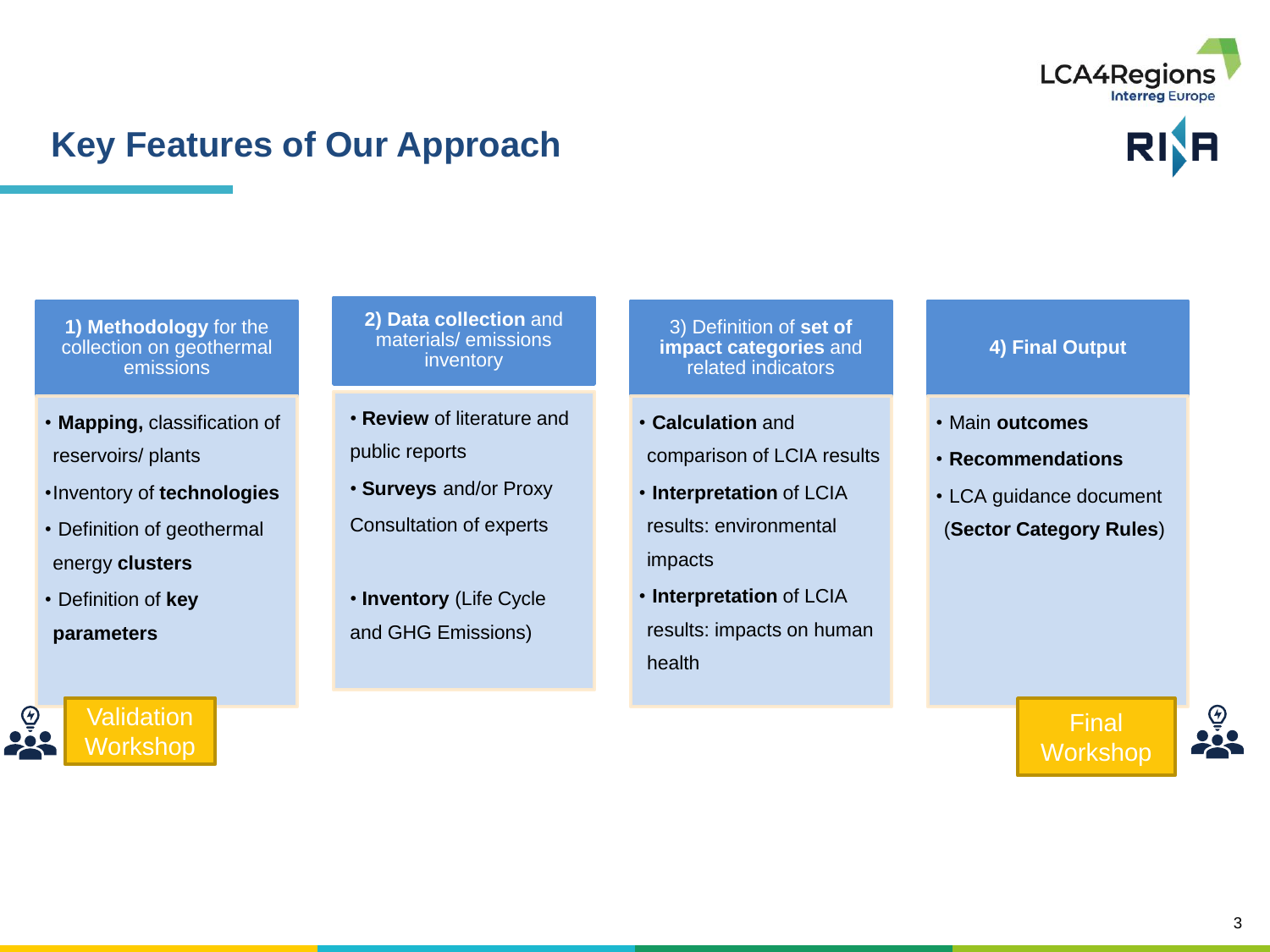## **1. Methodology for Geothermal Emissions Data Collection (1/2)**





- Mapping main **geothermal areas** of Europe and classification of **reservoirs**
	- Pannonian Basin
	- Molasse basin
	- South Permian Basin
	- Paris and Aquitaine basins
	- Upper Rhine graben • Iberian Peninsula
	- Italian peninsula
	- Iceland
	- **Balkan region**
	- Greek Islands



- system temperature
- system depth
- dominant phase (liquid, vapor, gas)
- host rock type (igneous, carbonates, sandstones)
- reservoir type (matrix, void, fracture)
- stimulation requirements (hydrothermal or EGS)

- Classification of geothermal **plants**:
	- *Power* production  $\rightarrow$  electrical energy production
	- *H&C* applications → thermal energy production
	- Combined Heat and Power production (CHP)  $\rightarrow$  electrical and thermal energy
- Inventory of **technologies** used in each phase of plants' lifespan



#### → **Clusterisation** of European geothermal plants

*"group of geothermal plants having common characteristics in terms of geological and technological parameters. "*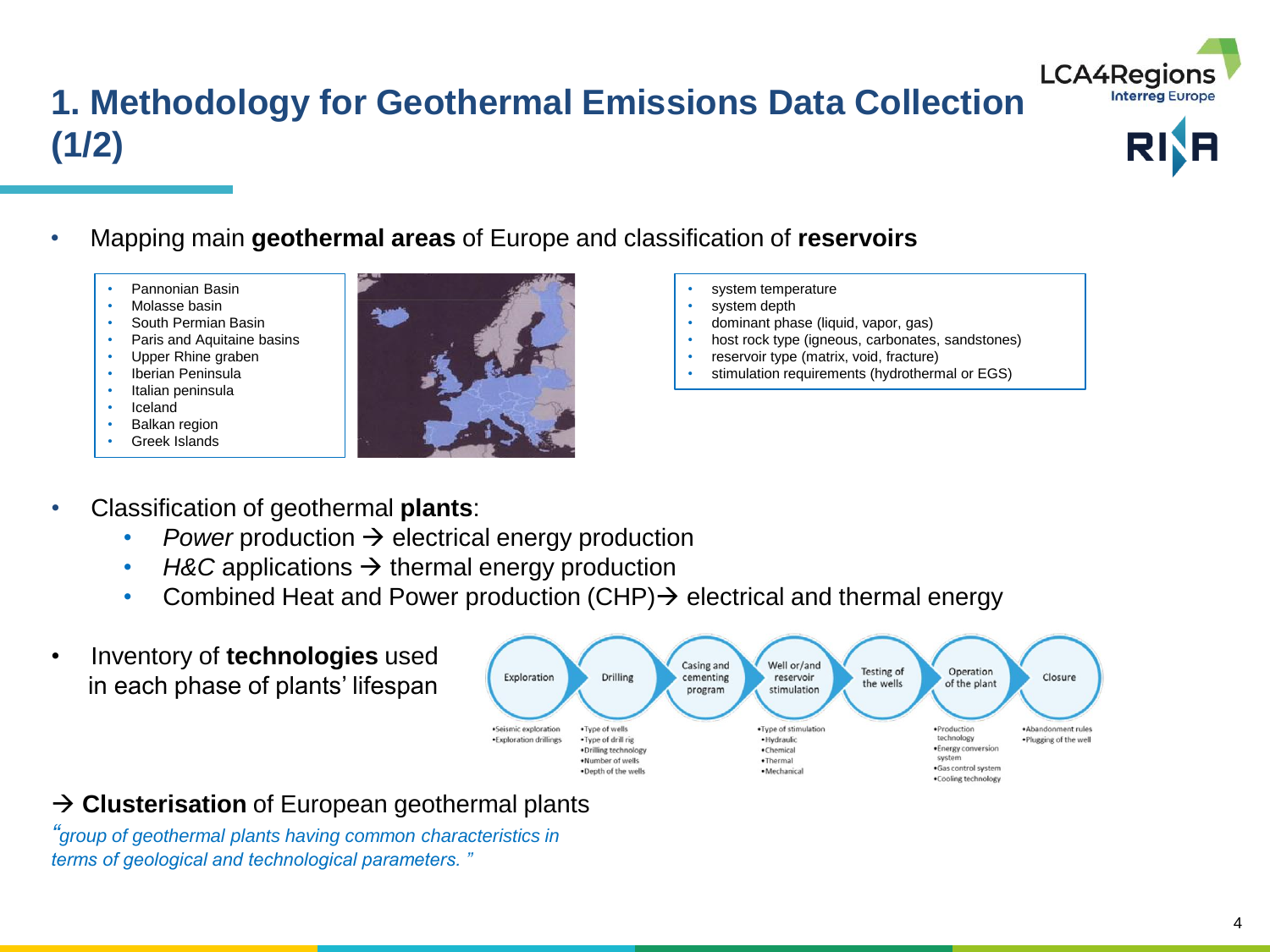### **1. Methodology for Geothermal Emissions Data Collection (1/2)**



• Definition of **key parameters** to estimate emissions in each phase of the plants' lifespan:



*Direct emissions: deriving from the ground (e.g.: due to drilling phase) or emissions to atmosphere during operation phase*



*Indirect emissions: linked to other activities i.e. extraction of plants' construction materials*



#### *cradle to gate* **approach**

decommissioning and downstream module omitted

#### **Technology parameters**

- Plant size (MW)
- Operation of the plant  $(h/y)$
- Operating life (y)
- Well depth
- Production technology
- Number of wells (production and reinjection)
- Conversion technology (if applicable)
- Cooling system (if applicable)
- Gas treatment system (if applicable)
- Reinjection system (if applicable)
- Well stimulation (if applicable)

#### **Geothermal source parameters**

- Reservoir type
- Geothermal Fluid Composition
- Gas content
- **Temperature**



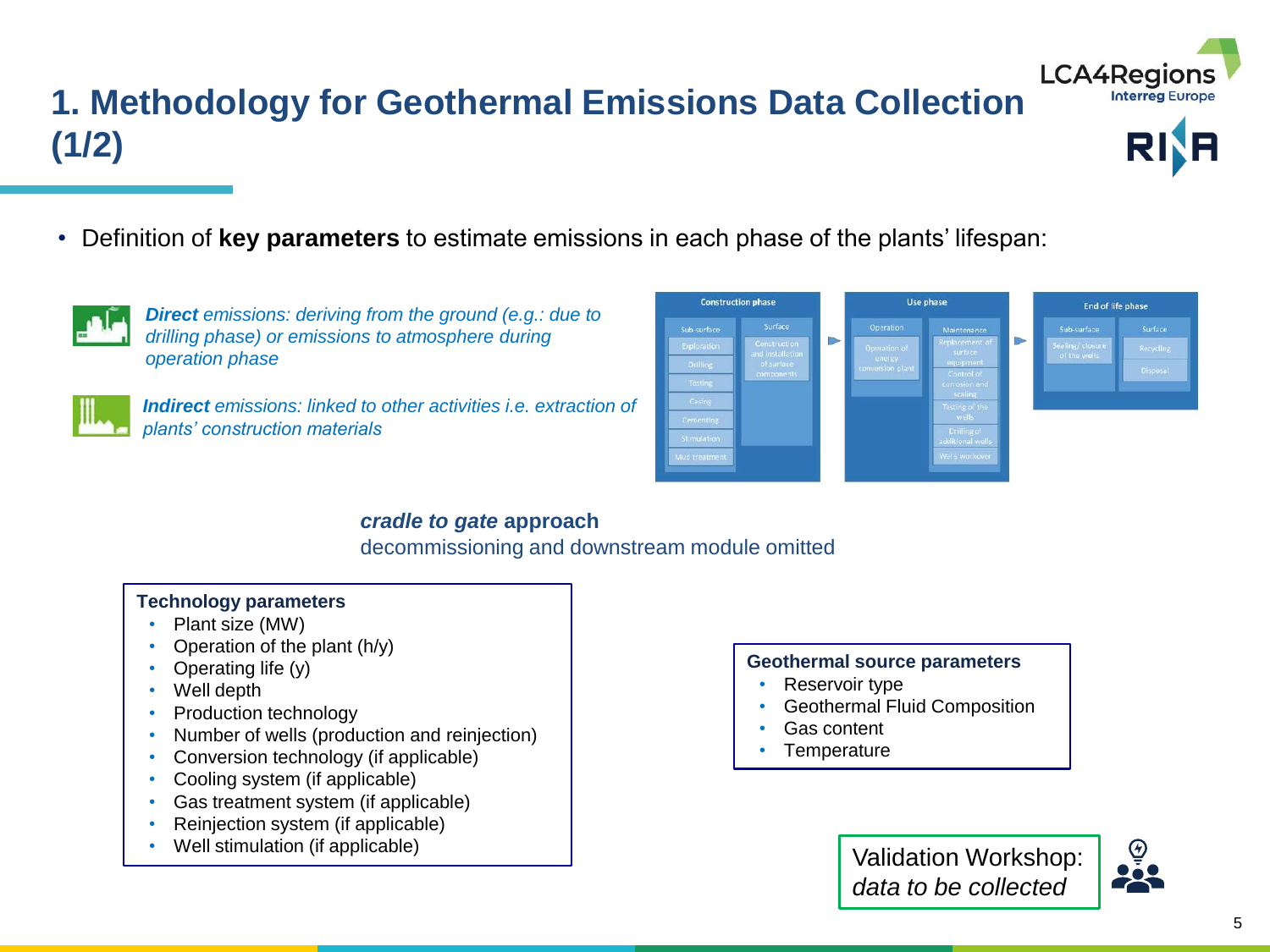

### **2. Data Collection**





- LCAs of geothermal projects available in the scientific literature
- other general studies on air emissions and externalities of geothermal energy: analysis by the Geothermal Energy Association
- study on GHG from geothermal power production by World Bank
- 訚 *Surveys* to European geothermal areas' responsible officers to obtain **measured** data
- $\bm{s}$ Development of *proxies* in case of missing develop formulas to **estimate** data

Consultation of experts: *collected data and proxy validation*

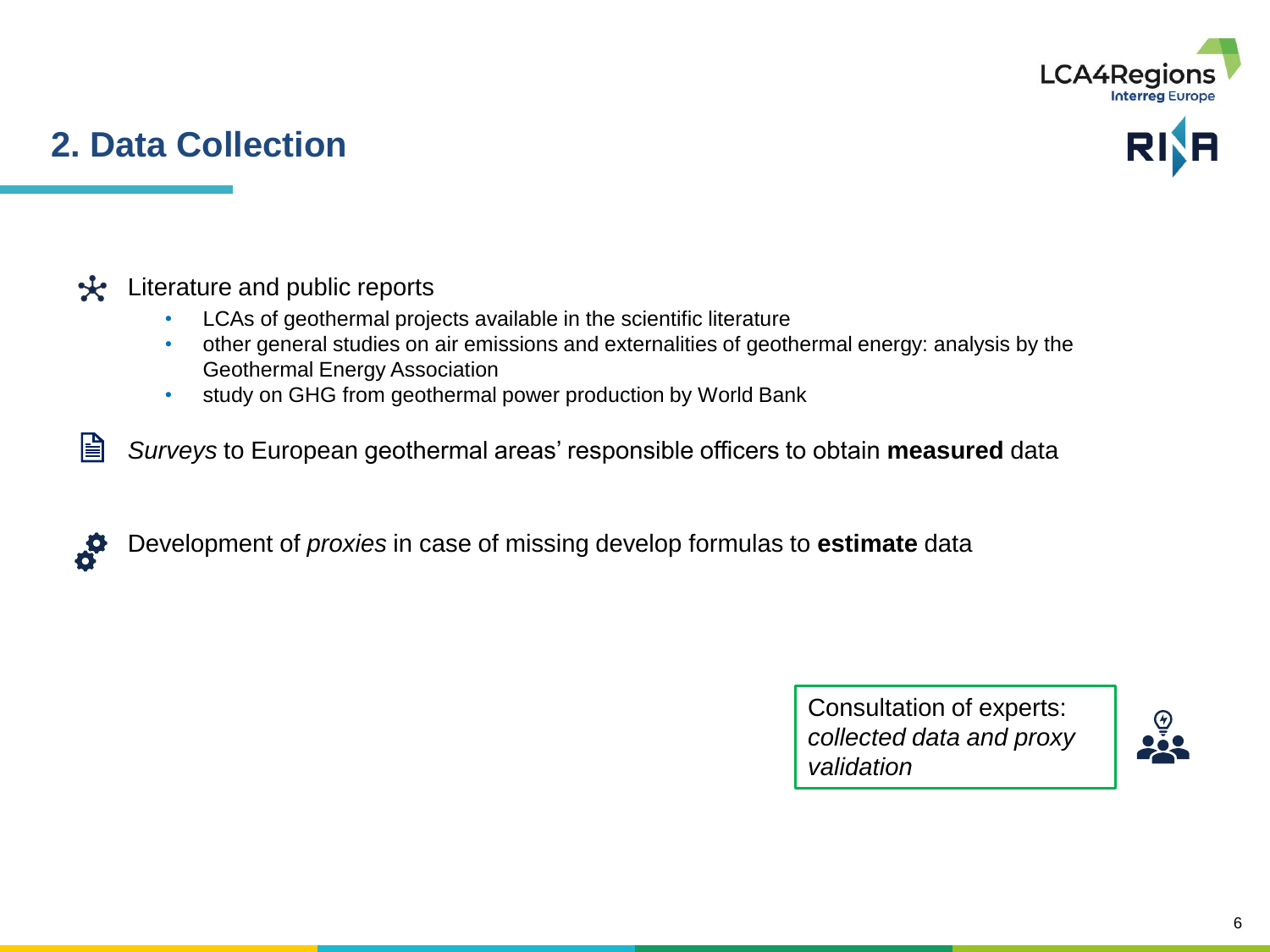

### **2. Life Cycle and GHG Emissions Inventory**



…to feed the model to calculate emissions and consequently estimate the impacts…

**Life Cycle Inventory** (LCI): identify and quantify the input flows and output flows of a system

**GHG Emissions Inventory**: split the emissions (energy source and gas released) along the life cycle phase of each geothermal energy technology investigated



*Direct emissions*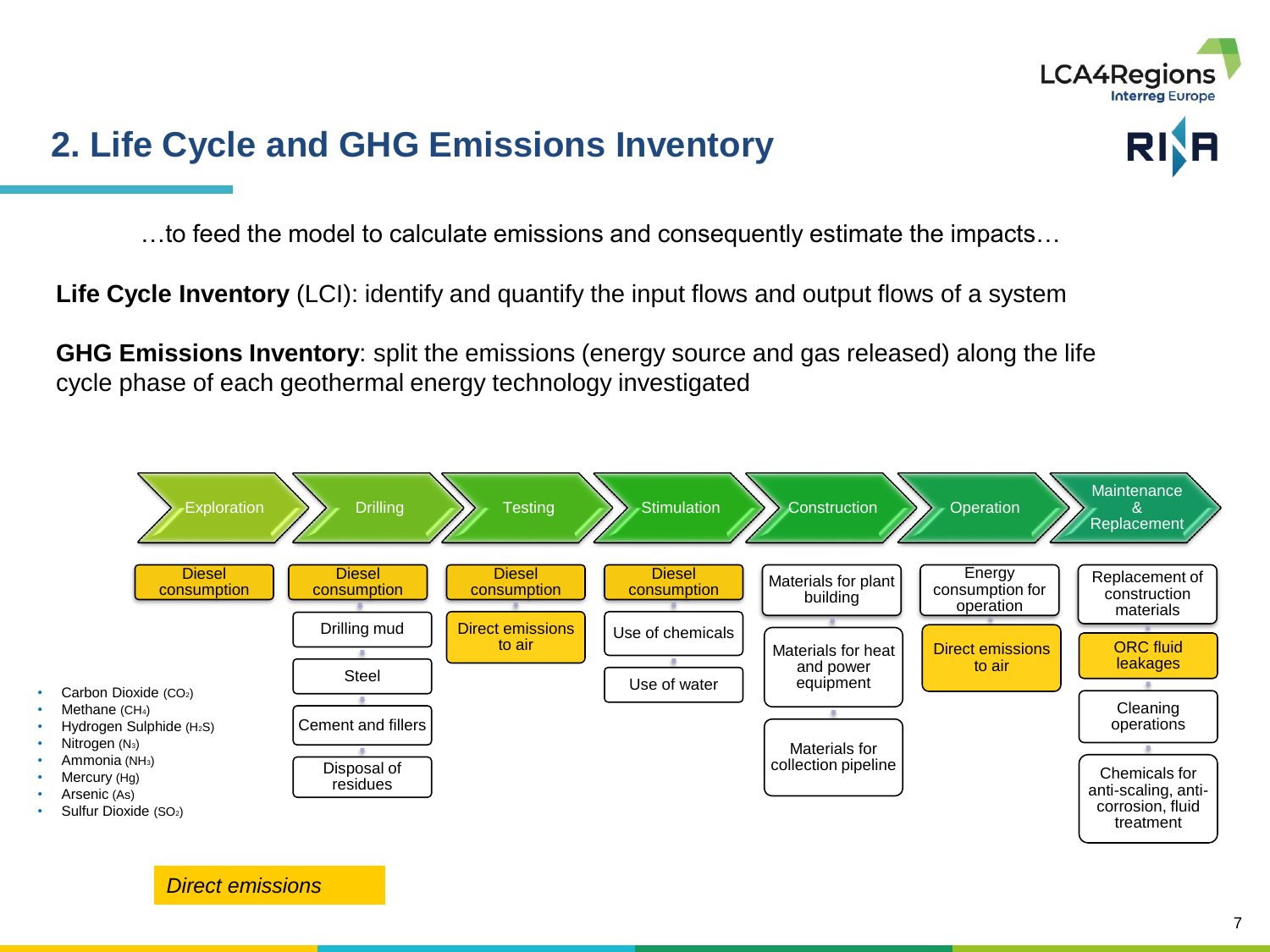

### **3. Definition of Impact Categories – LCIA**



For each identified **impact categories**, RINA identify the main responsible emission phase in the geothermal plant lifetime, for each cluster

| <b>Impact Category*</b>                         | <b>UdM</b>                   | <b>Main Responsible Emission Phase</b>                      | <b>Non-Negligible</b><br><b>Responsibles</b> |
|-------------------------------------------------|------------------------------|-------------------------------------------------------------|----------------------------------------------|
| <b>Acidification Potential</b>                  | [kg SO <sub>2eq]</sub>       | Drilling, Operation Emissions                               | Equipment,<br>Maintenance                    |
| Human toxicity: Cancer Effects                  | [kg DCBeq]                   | Equipment                                                   | Drilling                                     |
| Human toxicity: Non-Cancer Effects              | [kg DCBeq]                   | Drilling, Equipment, Operation Emissions<br>(where present) | Replacement                                  |
| Climate Change - Global Warming<br>Potential    | [kgCO2eq]                    | Drilling, Operation Emissions                               | Equipment                                    |
| <b>Ecotoxicity Potential - Freshwater</b>       | [kg DCBeq]                   | Drilling, Operation Emissions                               | Maintenance                                  |
| Eutrophication Potential - Freshwater           | [kg Phosphateeq]             | <b>Drilling</b>                                             | Maintenance                                  |
| Eutrophication Potential - Marine               | [kg Phosphateeq]             | Drilling, Operation Emissions                               | Maintenance,<br>Equipment                    |
| Eutrophication Potential - Terrestrial          | [kg Phosphateeq]             | Drilling, Operation Emissions                               |                                              |
| <b>Ozone Depletion Potential</b>                | [kg R11eq]                   | Drilling                                                    | Maintenance                                  |
| <b>Photochemical Ozone Formation</b>            | [kg Etheneeq]                | Drilling, Operation Emissions (where present)               | Maintenance,<br>Equipment                    |
| Particulate matters - Respiratory<br>Inorganics | <b>Disease</b><br>incidences | Drilling, Operation Emissions (where present)               |                                              |

\*Sources

• *JRC on the Environmental Footprint methodology*

• *EPD PCR "Product group classification: UN CPC 171 AND 173 - Electricity, steam and hot/cold water generation and distribution*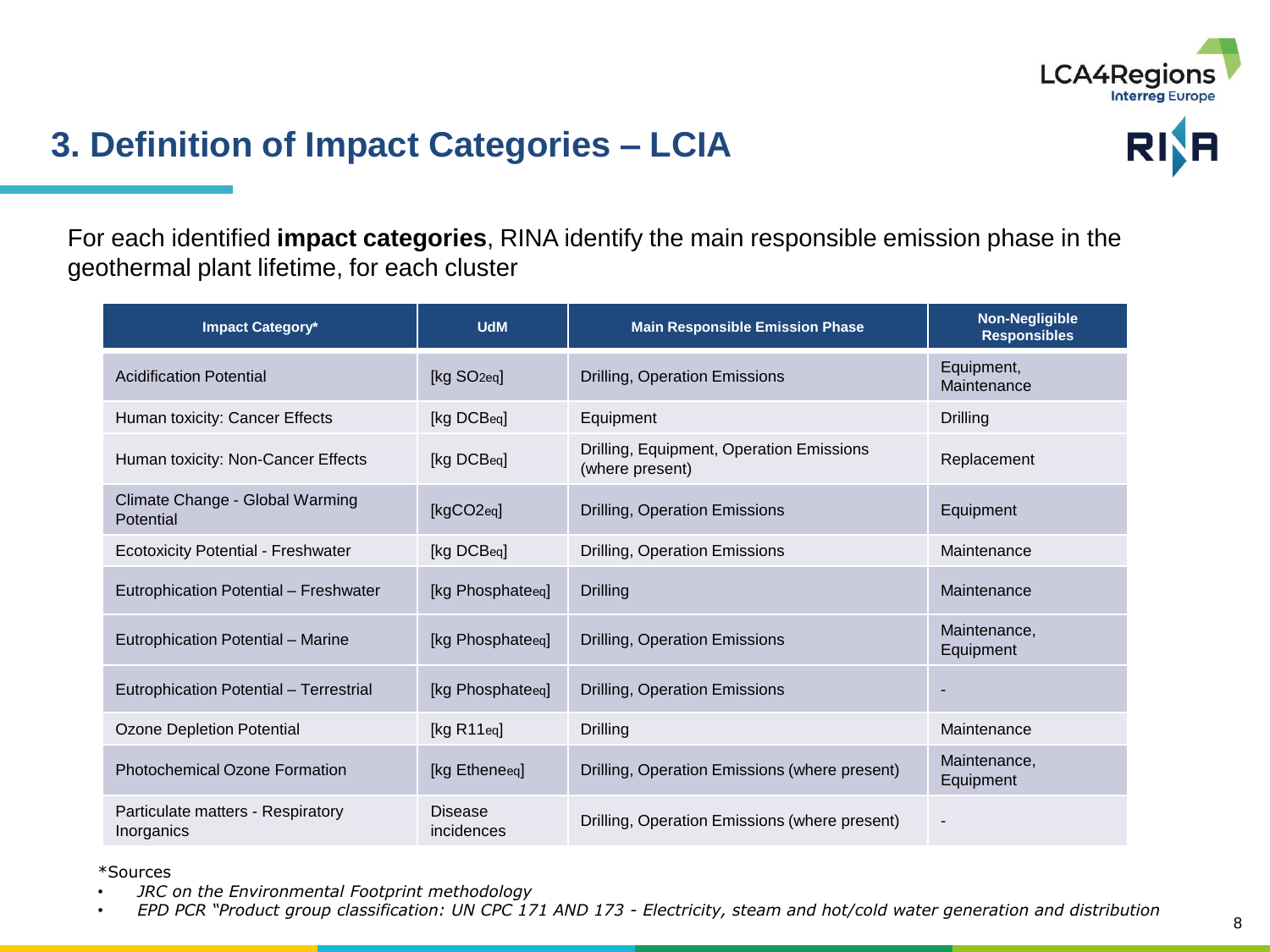

### **4. Results and Interpretation**



#### Emissions during each phase of geothermal plants' lifespan - Italian Clusters

#### Power Clusters



#### *GaBi ts© by Thinkstep AG/Sphera professional database (8.7, service pack 39) EcoInvent 3.5 database*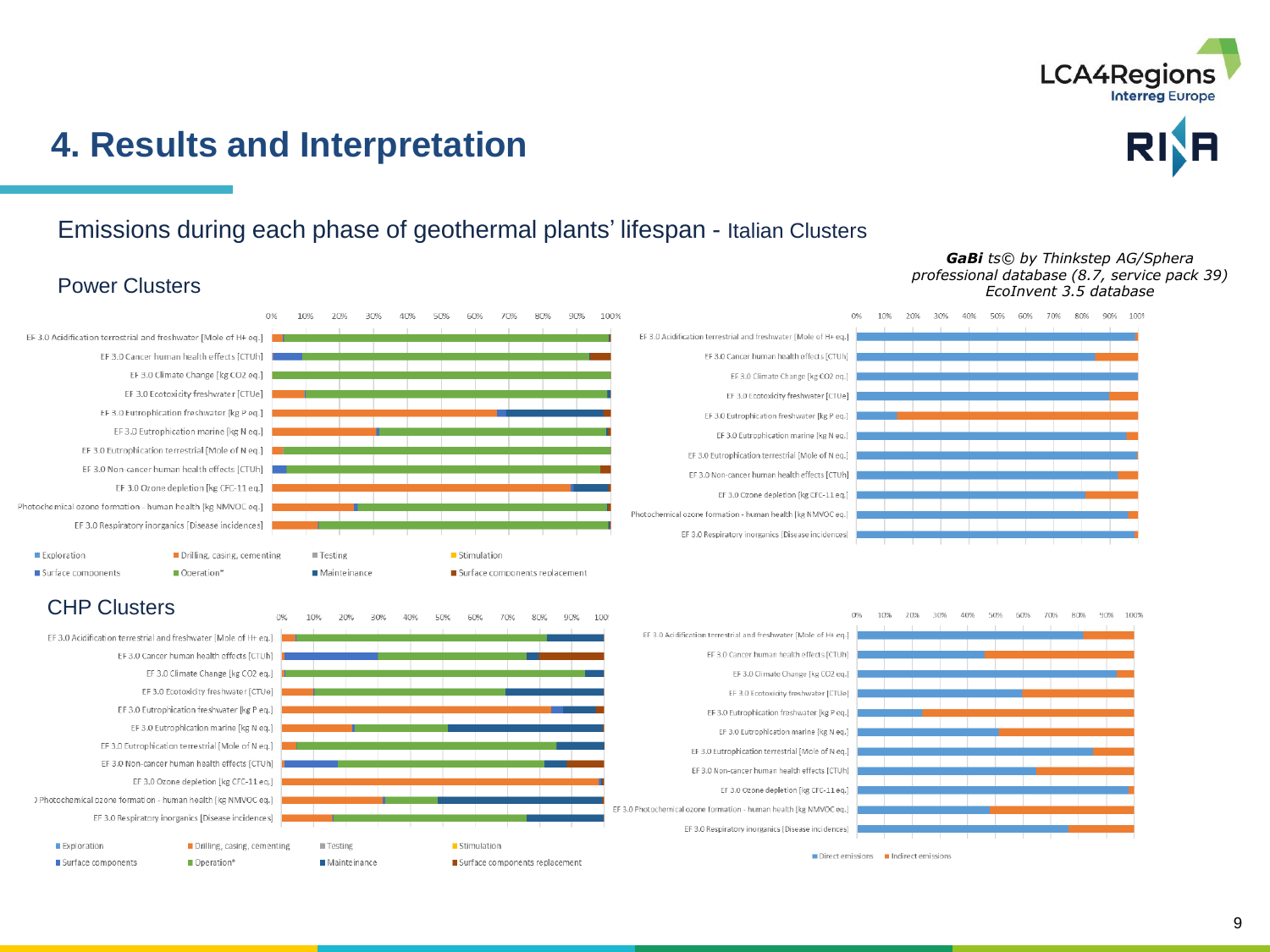

#### **4. Main Outcomes**



- ✓ **clusterization** of European P and DHC applications based on geological and technological parameters
- ✓ **sector category rules** for LCA related to geothermal sector
- ✓ **proxies** for deriving inventory flows from key parameters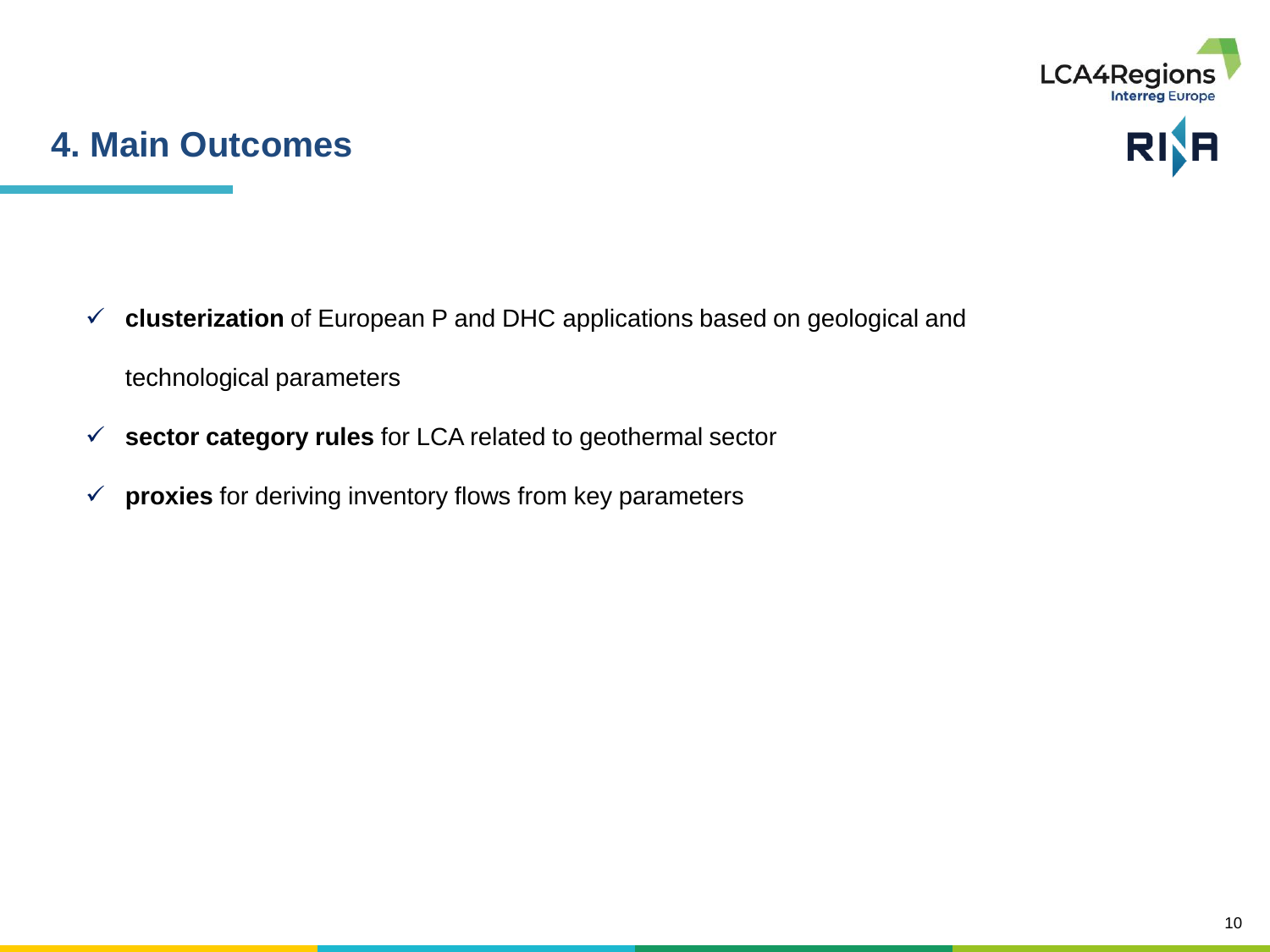

### **4. Recommendations**

• **Acknowledge and understand the extreme variability of geothermal sector**

 $\rightarrow$  policy making, financial/funding instruments, technological developments shall be fairly addressed to cover it

• **Improve data availability/sharing and harmonize and promote best practice** 

 $\rightarrow$  promote a harmonization of available info and a standardization of data to be collected at international scale

- **Address the development for the most significant LC phases of geoth. energy generation**  (e.g.: electricity-based drilling rigs,development of low-impact chemicals or equivalent)
- **Limit the flow of direct emissions with mitigation measures** (e.g.: total reinjection of the geothermal fluid, regulation of pressure of operation, AMIS technology)

#### → **Large potential for the use of the proposed approach to monitor and evaluate the performance of geothermal plants for internal/external benchmarking**